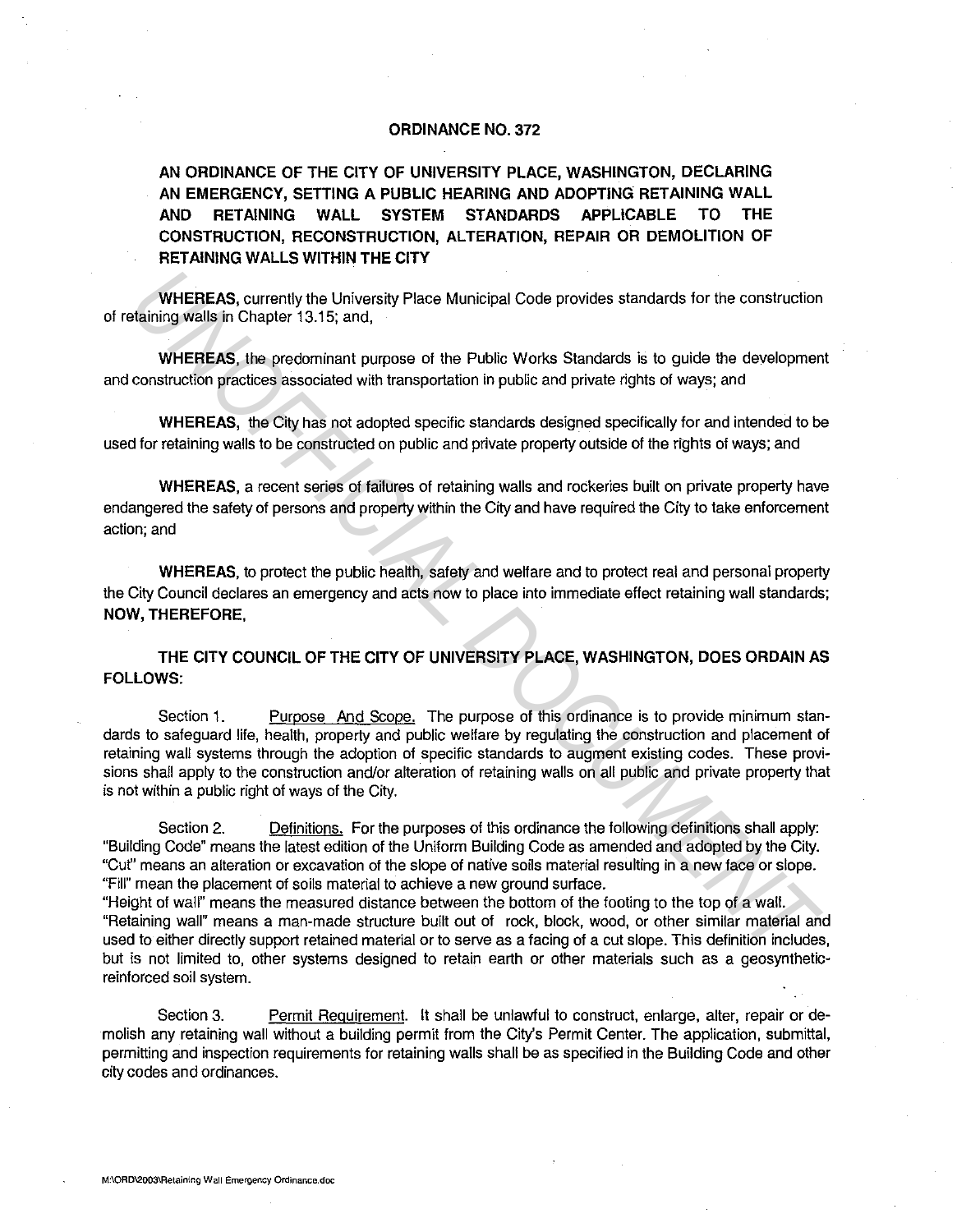Section 4. Exemption. Retaining walls with a height of wall not exceeding four feet are exempt from this ordinance if: (1) the wall is set back from any adjacent property lines or structures at a minimum distance equal to the height of the wall; (2) the material retained by the wall slopes up and away from the wall at a ratio not exceeding one foot vertical per two feet horizontal distance; and (3) the wall is not supporting a surcharge.

## Section 5. Design And Construction

A. Retaining wall systems shall be designed by a professional engineer licensed to practice in the State of Washington for all loads as specified in the building code and in keeping with nationally recognized standards. Designs shall be based upon sound engineering and geo-technical principles.

- B. Maximum wall heights:
	- 1. The maximum height of a retaining wall in a fill section shall be limited to eight (8) feet.
	- 2. The maximum height of a retaining wall in a cut section shall be limited to twelve (12) feet. A section that consists of a combination of a cut and a fill shall be considered as a cut provided that the fill above the cut is no more than two (2) feet in depth.
	- 3. Where multiple walls are situated in a terrace like pattern they shall be considered one wall for purposes of determining the height of wall if the horizontal separation between adjacent walls is less than or equal to the combined height of the walls.

Section 6. Variances. Where there are unique constraints that would prohibit full compliance with the provisions of this ordinance and would deny the property owner of use of their property that would be permitted to other properties, a variance may be considered. In these cases the procedures in section 19.85.030 of the University Place Municipal Code shall be used.

Section 7. Conflicts. Where there is a conflict between this ordinance any other code or ordi· nance of the City, the more specific provisions shall apply.

Section 8. Copy To Be Available. One copy of this ordinance shall be available in the office of the City Clerk for use and examination by the public.

Section 9. Declaration Of Emergency & SEPA Exemption. The City Council declares that an emergency exists because passage of this ordinance is necessary immediately to protect against an immi· nent threat to the life, safety and the public health of members of this community and to protect personal and real property interests. Therefore, this ordinance is exempt from the State Environmental Policy Act pursuant to RCW 42.23C and the City's SEPA provisions, UPMC 17.40. Any retaining walls built, however, pursuant to this Ordinance shall fully comply with applicable SEPA and other land use requirements. A<br> **A** Relating wall systems shall to designed by a protestional engine and the state of Washington for all closibles as specified in the building orde and in keeping with rationally recogress<br> **UNOFFICIAL SECT THE INTERFE** 

Section 10. Directing City Clerk To Set A Hearing On This Ordinance. To the extent that any portion of this ordinance acts as an interim zoning control within the meaning of RCW 35A.63.220 the City Clerk is directed to set a public hearing within sixty days for the purpose of taking testimony about this ordinance and adopting any necessary findings of fact required by law.

Section 11. Severability If any section, sentence, clause, or phrase of this ordinance shall be held to be invalid or unconstitutional by a court of competent jurisdiction, such invalidity or unconstitutionality shall not affect the validity or constitutionality of any other section, sentence, clause, or phrase of this ordinance.

Section 12. Publication and Immediate Effectiveness. This Ordinance, having been enacted by a majority plus one vote of the members of the City Council after the Council declared an emergency,